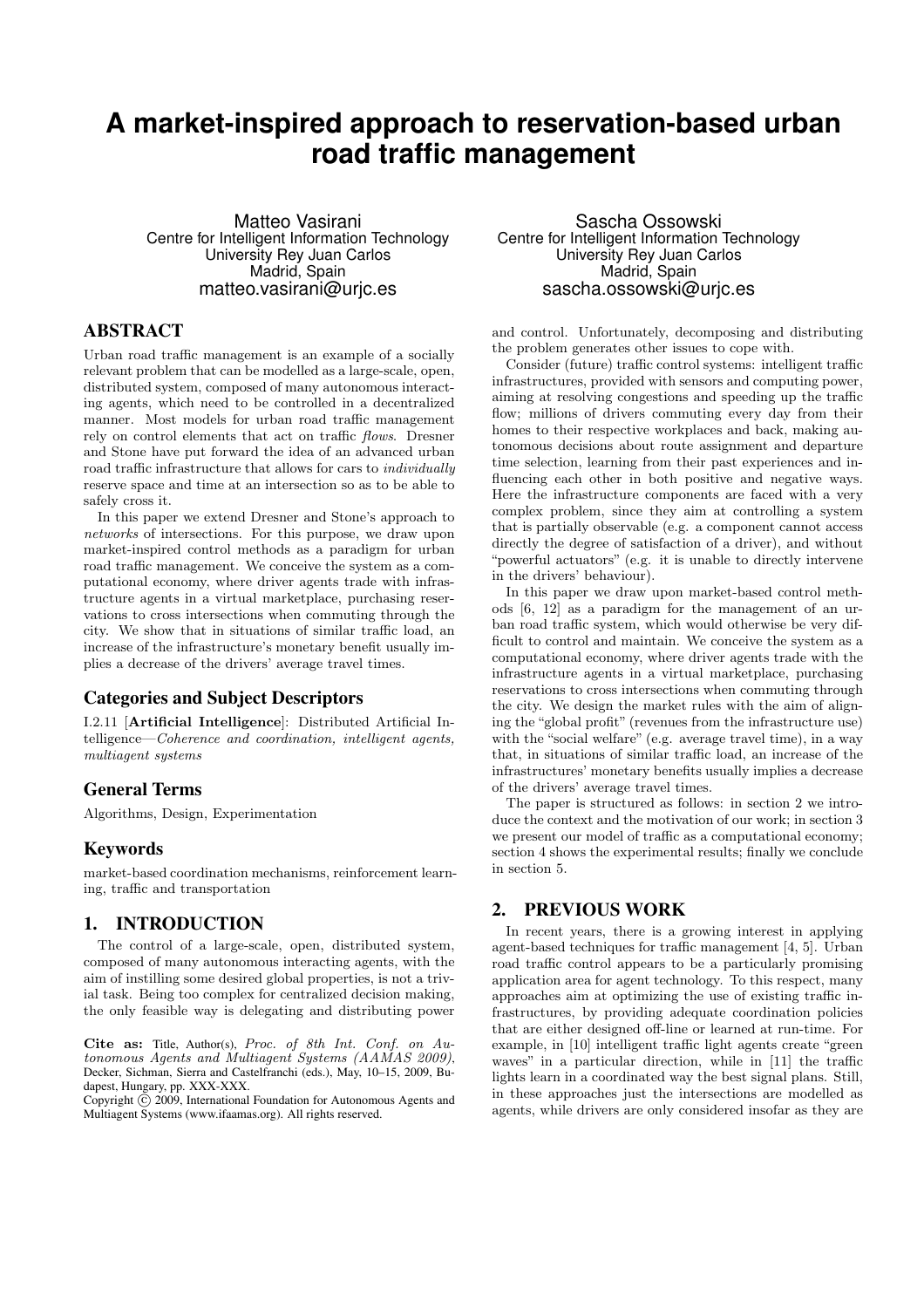a part of the traffic flow through the road network.

Other approaches conceive the drivers as the agents whose behaviour is to be modelled [15] (e.g. for simulation purposes). In this context, it is particularly interesting to study mechanisms that influence driver behaviour so as to improve their local utility (e.g. to reduce travel time) and/or to enhance the global system performance (e.g. to reduce number and size of congestions). Variable message signs and onboard driver information systems, for instance, may help agents avoid congested road sections [8], but may cause new problems when used by a large population of drivers [2]. Toll-based approaches dynamically adjust the price of using certain road sections so as to achieve an adequate traffic flow distribution within the road network [19]. However, a tight integration with the aforementioned approaches is difficult, since existing urban road traffic management infrastructures based on traffic light controlled intersections affect traffic flows, but cannot act on individual cars.

The situation is different in air traffic management. In [17], air traffic control agents manage the "fixes" that airplanes transit through, and learn the optimal delay to introduce between flights, in order to minimize travel times and congestions. These infrastructure agents control the system in a distributed way, acting directly upon the individual entities (planes) that compose the (air) traffic flow, a possibility that, as we have argued, does not hold for today's urban road traffic management.

Nevertheless, this is likely to change in a future not too far from now. For instance, Dresner and Stone [7] predict an evolution towards advanced "reservation-based" road traffic infrastructures that allow for an agent-centric, instead of a flow-centric, control of intersections. In their model, an intersection is not regulated by traffic lights, but by an intelligent agent that assigns reservations of space and time to each individual vehicle intending to cross the intersection. Their work assumes two types of agents, which are capable of communicating with one another:

- Intersection manager agents control the space of an intersection and schedule each individual driver's transit through it;
- Driver agents autonomously operate their assigned vehicle.

When a vehicle is approaching an intersection, the driver agent requests the intersection manager agent (driver and intersection manager from now on for short) to reserve the necessary time-space slots to safely cross the intersection. The intersection manager, provided with data such as vehicle ID, vehicle size, arrival time, arrival speed, type of turn, etc., simulates the vehicle's transit through the intersection and informs the driver whether or not its request is in conflict with the already confirmed reservations. If there is no such conflict, the driver stores the reservation details and tries to meet them; otherwise it may try again at a later time. If the driver realizes that the traffic conditions have changed and that it is not able to meet the reservation constraints, it can cancel the reservation and make a new one [7].

### 3. MARKET-INSPIRED APPROACH

In this paper, we set out from Dresner and Stone's work and assume the existence of an advanced traffic management

infrastructure that allows for reservation-based intersection control. Furthermore, we draw upon ideas from toll-based systems and allow intersection managers to sell time-space slots at an intersection, thus generating incentives to prefer or to avoid routes that pass through certain intersections. In addition, we apply distributed learning techniques that have been successfully applied to the air traffic domain, so as to dynamically coordinate the intersection managers' pricing policies. In such a setting, urban road traffic management can be conceived as a computational economy, where drivers trade with the intersection managers in a virtual marketplace, purchasing reservations to cross intersections when commuting through the city.

As with traditional toll-based systems, we would like the "global profit" (revenues from the infrastructure use) and "social welfare" (e.g. average travel time) to be aligned: we would like to build our market in a way that, in situations of similar traffic load, an increase of the infrastructures' monetary benefits usually implies a decrease of the drivers' average travel times. Of course, there is no way to *directly* influence autonomous driver behaviour for this purpose, but we can act on (parts of) the infrastructure, in particular the interaction protocol that driver and intersection managers have to comply with, as well as the agent programs of the intersection managers.

This section is organized as follows: we first present the general characteristics of the urban road traffic management infrastructure that we envision, and describe the protocol by which drivers can purchase reservations from intersections. Section 3.2 puts forward both individual and team learning models by means of which the intersection managers acquire their pricing policies. Finally, in section 3.3 we outline our model of individually rational driver behaviour in this context.

### 3.1 Interaction model

We assume that the agents in the future urban road management infrastructures will have the following capabilities:

- Intersection managers are able to communicate with each other. This assumption is reasonable, e.g. already existing fibre-optic connections along certain main urban roads could be used.
- Drivers can communicate with intersection managers. Such proximity-based communication is already in use in different elements of today's traffic infrastructures. We assume that a driver is able to communicate with the forthcoming intersection on its route, and also with the neighbours of such intersection (see figure 1).
- Drivers can be provided with the current prices of the intersections in the network. This can be done, for instance, by a price propagation scheme through the intersection network<sup>1</sup>.
- A trusted payment system is available, allowing drivers to securely transfer money to intersection managers when required. Such mechanisms are already in use in today's toll roads.

<sup>&</sup>lt;sup>1</sup>See for example [9], where a gossip-based, adaptive protocol for extremely large and highly dynamic networks is presented. Such protocol has been successfully tested on a network distributed over five continents, whose number of nodes dynamically oscillated between 2500 and 6000.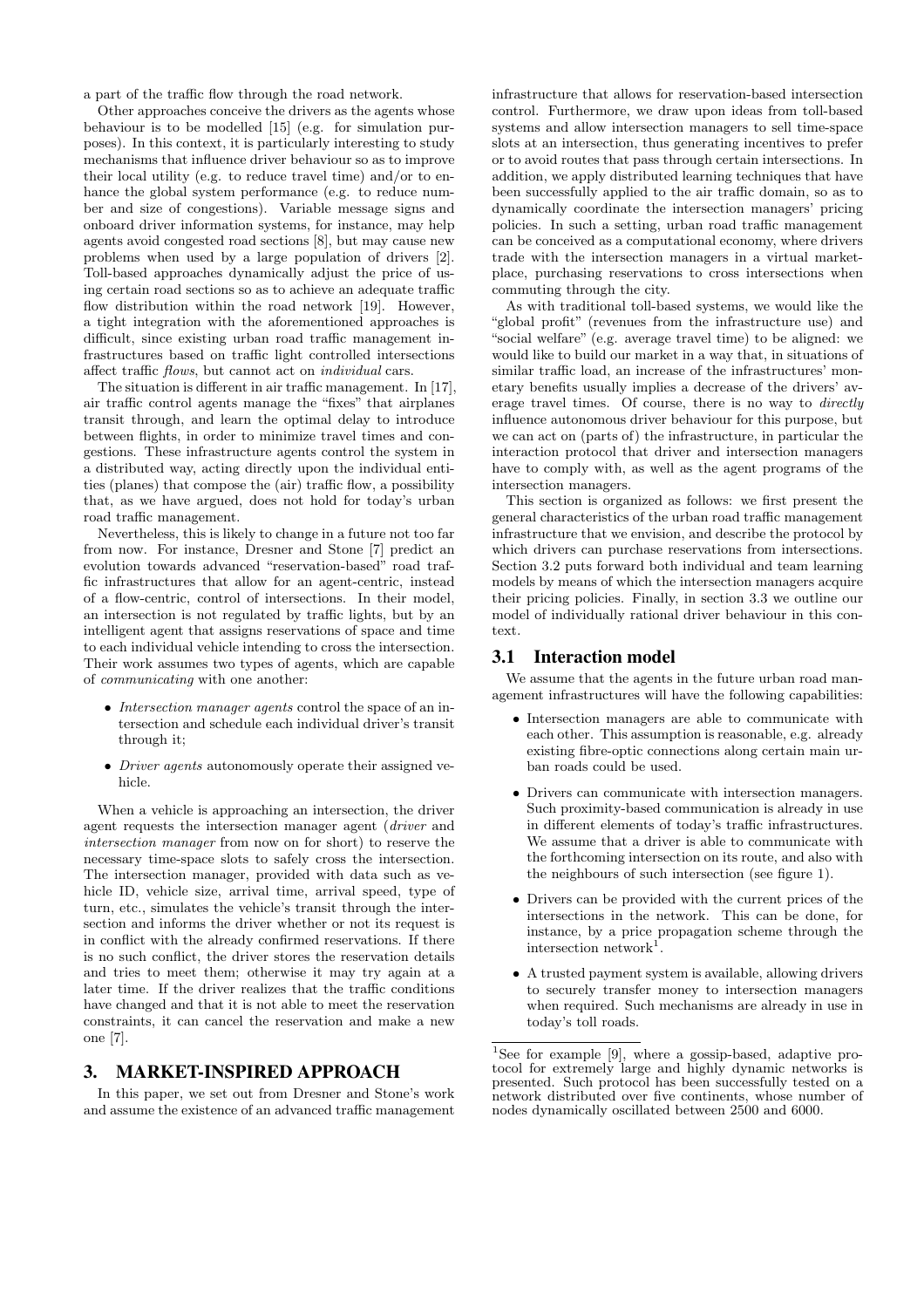

Figure 1: Communication range

The work of Dresner and Stone, which focuses on engineering a mechanism for single intersection control, cannot be extended directly to this setting. As there is no notion of cost associated to a reservation of space-time slots at intersections, a driver has no incentive to prefer a particular intersection over another. Consequently, when commuting from an origin to a destination, drivers are likely to choose the route with the lowest (estimated) travel time, which will lead to congestion problems in the network in all but lowload situations.

As outlined previously, in this paper we propose to overcome this problem through the establishment of a computational marketplace, where the drivers (i.e., buyers) must purchase the necessary reservations from the intersection managers (i.e., sellers), in order to cross an intersection. The introduction of the monetary factor provides the drivers with incentives to explore alternatives to the shortest paths, and provides a team of intersection managers a lever to control the system.

Urban road traffic networks can potentially be quite large, so it is not feasible for drivers to make a global "one-shot deal" with the infrastructure as a whole. Instead, we assume that each intersection manager, as a seller, is free to set its desired fare for the reservations that it manages within a certain price range, and that drivers keep purchasing reservations as they travel through the network. Also, in many countries providing a public road infrastructure with a basic quality of service is seen as a state obligation that the citizens cannot be charged for, at least not directly (e.g. there should always be a possibility to reach a destination without having to use toll roads). Therefore, drivers should have the possibility of crossing intersections for free, if they accept a potentially significant increase in their travel times, especially in high-load situations.

In such a setting, in order to design the rules of the marketplace, it is essential to specify the regulations that govern the interactions between a driver and a single intersection manager. Such regulations need to specify how succesful deals are made (i.e. how to make a reservation, and how to use it), and what happens if something goes wrong (e.g. when a reservations needs to be withdrawn, or when a driver arrives at an intersection without a valid reservation).



Figure 2: Purchasing protocol

### *3.1.1 Purchasing a reservation when approaching the intersection*

Drivers are able to make reservation requests with intersection managers in its proximity. In order to purchase a reservation, a driver "calls-ahead" the intersection manager and provides the necessary data to simulate its transit through the intersection [7]. A driver is uniquely identified by a vehicle ID, so that at each intersection a driver may hold only one reservation.

If the request cannot be satisfied, due to conflicts with the already confirmed reservations, the intersection manager refuses the reservation request. Otherwise, it notifies the driver with the reservation fare. To actually hold the reservation, the driver must transfer a percentage of the fare as reservation fee, while the intersection manager commits itself to maintain the contracted fare when the driver will pay the rest of the reservation fare during the transit through the intersection. When the driver actually arrives at the intersection, it pays the remaining amount and crosses it safely using the intersections' time-space slots that have been reserved for it (see figure 2).

Notice that this protocol presumes that drivers hold a reservation in order to safely cross the intersection. Although nothing can physically impede the driver to cross the intersection without a reservation, we rely on the assumption that a driver is risk averse and does not take the risk of causing an accident. This assumption also holds for today's intersections regulated by traffic lights or stop signs [7]. Furthermore, a driver has no incentives for taking the risk of crossing an intersection without a reservation for monetary purposes, since it has the possibility of having a reservation for free if it stops at the intersection (see below).

#### *3.1.2 Receiving a reservation when stopped at the intersection*

If a driver does not hold a valid reservation (either because it did not purchase one, or because it arrives late) when it reaches the edge of the intersection, it must stop. In this case, it is entitled to receive a reservation, when available, for free. The intersection manager is in charge of assigning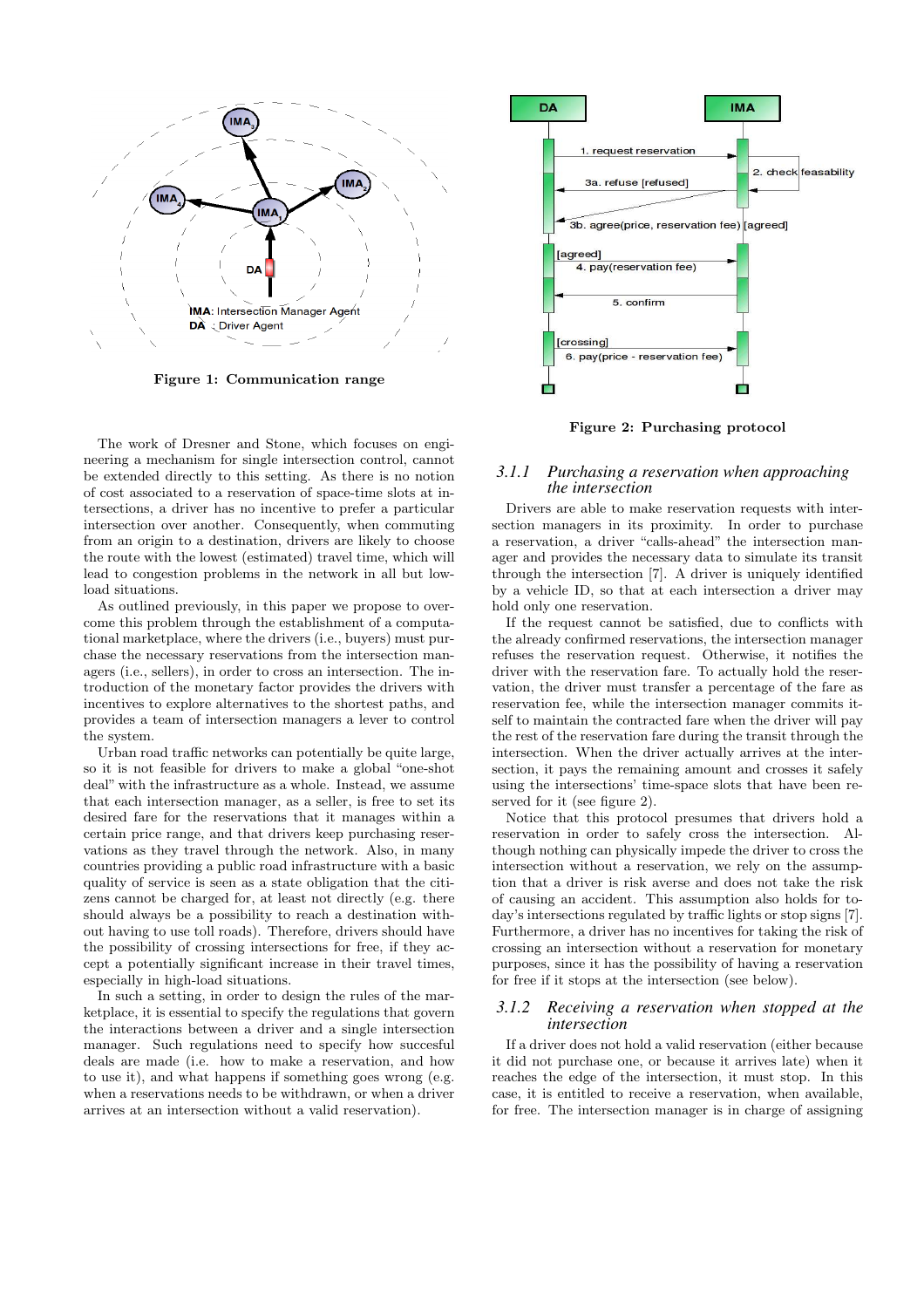such a free reservation. Although it may give priority to buyers, it is obliged to eventually grant the reservation, if such request has been denied for a maximum number of times. Furthermore, depending on the intersection topology, it is likely that the bigger the number of stopped cars, the less capacity there is for paying drivers to cross.

To this respect, we assume that the road infrastructure provides intersection managers with a way to actually confirm that a vehicle is stopped at the intersection (e.g. with cameras), in order to avoid that the mechanism is exploited by strategic drivers. While approaching an intersection without a valid reservation is a legal strategy for drivers, it will only be interesting in low-load situations or otherwise to drivers that essentially neglect the criterion of travel-time for their route choice.

### *3.1.3 Withdrawing a reservation*

When a driver purchases a reservation, it tries to meet the reservation constraints, especially the arrival time. If it realizes that these cannot be met, due for example to changing traffic conditions, it can withdraw the reservation. In this case, the driver will lose the reservation fee paid in advance<sup>2</sup> .

Notice that, in situations where the travel time to the next intersections can be estimated reasonably well, drivers have incentives for making a reservation as soon as possible. Furthermore they have no incentive to make reservations on intersections lying on alternative paths through the network. If the chance to arrive in time for the reserved time slot is high, the cost involved in making reservations "just in case" on other intersections does not outweigh the potential gains. For instance, in the situation shown in figure 1, where a driver is capable of communicating with the intersections in its proximity, a driver would want to make its reservations as soon as it enters the communication range of the intersection managers on the chosen route.

### 3.2 Intersection manager agent model

Intersection managers apply the simple "first-come firstserved" algorithm described in [7] to honour reservation requests<sup>3</sup>. Therefore, their decision problem boils down to determining the current reservation fare, and coordinating it with the other intersection managers in the team.

#### *3.2.1 Action space*

The action space  $Z_i$  of an intersection manager is composed of the prices that it can apply to the reservation fares that it manages. More formally:

$$
Z_i = \{ p_i \in [p_{min}, p_{max}] \}
$$
 (1)

where  $p_{min}$  and  $p_{max}$  are the minimum and maximum allowed price for a reservation fare.

#### *3.2.2 Profit function*

An intersection manager is characterized by its profit function  $U_i$ , defined as the difference between revenues  $R_i$  and costs  $C_i$ . More formally:

 $\sqrt[2]{2A}$  possible extension of such trading interaction could be giving the drivers the possibility of selling the reservations that have been purchased but that cannot be used.

<sup>3</sup>If a request for a specific time is not possible to grant, it is rejected by the intersection manager without any further consideration.

$$
U_i = R_i - C_i = \sum_t r_t - C_{max} \cdot e^{-\sum_t d_t} \tag{2}
$$

The revenues  $R_i$  are calculated as the money earned with the reservations that have been sold over time,  $r_t$ . The cost function  $C_i$  is a function of the number of drivers that have purchased a reservation through time,  $d_t$ . The cost function has a maximum if no drivers have purchased a reservation, and tends to 0 with the increase of drivers (i.e., the costs are amortized).

Such profit function intends to penalize unused intersections, by a mean of few revenues and high costs, as well as congested ones, since vehicles stopped at the intersection do not generate any revenue (recall that a vehicle stopped at the intersection is entitled to receive a reservation for free).

#### *3.2.3 Global profit maximization*

Each intersection manager must decide which fare to apply to its intersection in order to maximize the profit. If the fare is too high, the intersection is likely to be avoided by the drivers, generating low profit. On the other hand, if the fare is too low, the intersection will be congested, resulting again in low profit (recall that a vehicle stopped at the intersection is entitled to receive a reservation for free). Furthermore, a fare cannot be defined high or low in absolute terms, but is strictly dependent on the fares applied by the other (possibly neighbouring) intersections.

However, as mentioned previously, intersection managers are part of the infrastructure, so we can program them to work as a team. From the point of view of effective teamwork, the collective of intersection managers is so faced with two tasks: i) discovering the effect of a specific fare scheme and ii) coordinating their fares in order to maximize the global profit. Given equation 2, the global objective of the team of intersection managers can be expressed as a function team of intersection managers can be expressed as a function<br>of the joint action z,  $G(z) = \sum_i U_i$ . Here the joint action z is defined by the fare scheme of the team of intersection managers, in other words  $z = \langle z_1, z_2, \ldots, z_n \rangle \in Z_1 \times Z_2 \times \cdots \times Z_n$ , where  $z_i$  is the fare applied by the intersection manager i on its intersection. We remark that the functional form of G as a function of  $z$  is not known, since it is not known which profit  $U_i$  is generated by a specific z.

To learn in a distributed and coordinated fashion which fare scheme leads to the best system performance  $G$  we use Q-learning with immediate rewards and  $\epsilon$ -greedy action selection [18]. After having taken action  $z_i$ , the learning agent receives a reward that rates that action, then it updates its action-value function estimation as follows:

$$
Q_{t+1}(z_i) = Q_t(z_i) + \alpha \cdot [\mathcal{R}_t(z) - Q_t(z_i)] \tag{3}
$$

where  $\alpha$  is the learning rate and  $\mathcal{R}_t(z)$  is the reward, which depends on the full joint action z. Each intersection manager selects a random action with small probability  $\epsilon$ , and the greedy action (i.e., the action with highest Q-value) with probability  $(1 - \epsilon)$ .

We evaluated two reward functions, namely the local reward  $L_i(z)$  and the (estimated) difference reward  $D_i(z)$ .

1. Local reward:  $L_i(z) = U_i$ 

An intersection manager is rewarded with its own profit.

2. Difference reward:  $D_i(z) = G(z) - G(z - z_i + c_i)$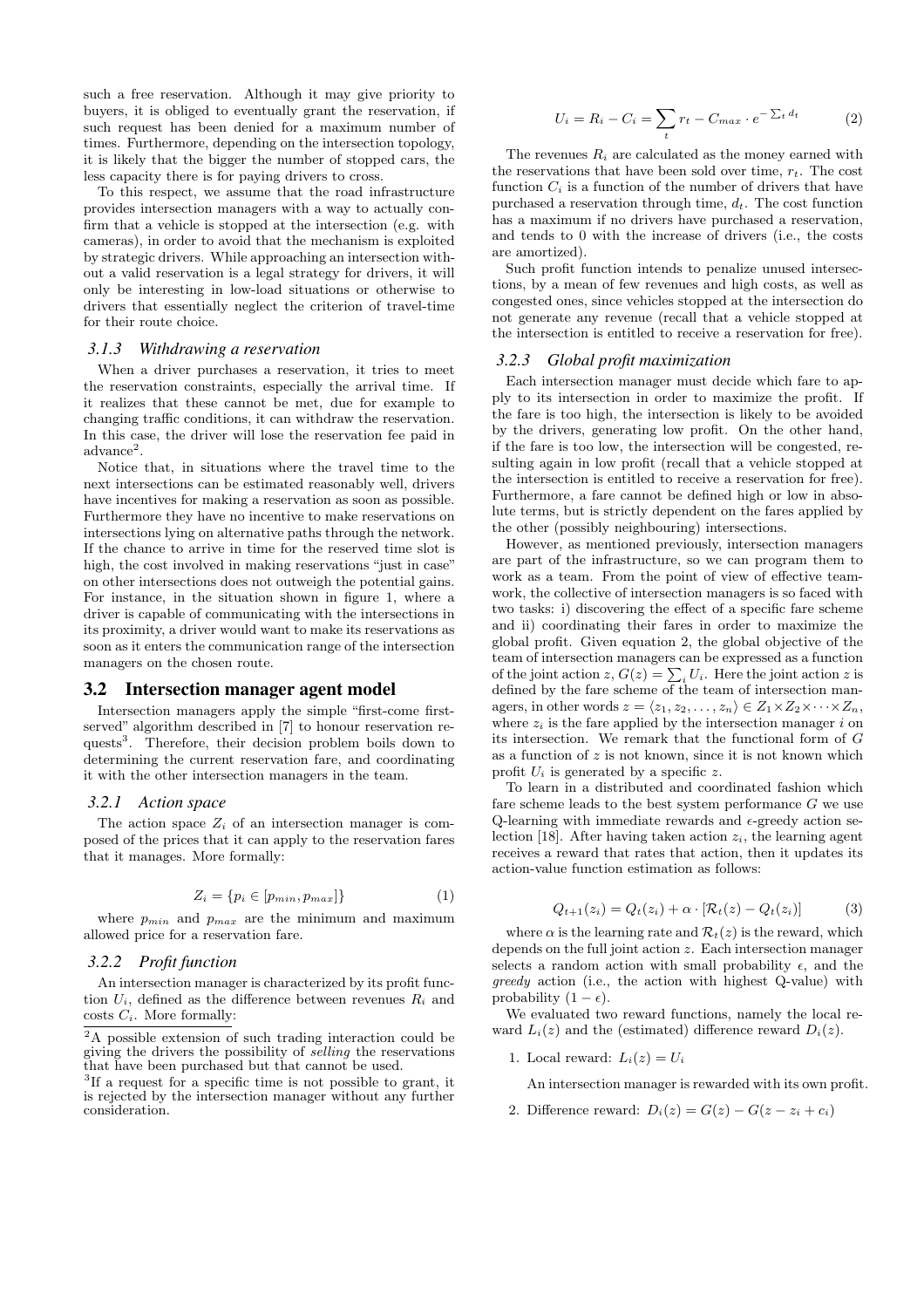The notation  $z - z_i + c_i$  refers to a vector where all the components of  $z$  affected by agent  $i$  are replaced by the constant  $c_i$ . Since it is not possible to calculate the term  $G(z - z_i + c_i)$  when the functional form of  $G$  is not known, we follow [17] for the estimation of the difference reward. If  $G(z) = G<sub>f</sub>(f(z))$ , where  $G<sub>f</sub>$ the difference reward. If  $G(z) = G_f(f(z))$ , where  $G_f$ <br>has a known functional form, and if  $f(z) = \sum_i f_i(z_i)$ , where each  $f_i$  is an unknown function, the difference reward can be estimated as  $\mathbb{E}[\sum_i U_i | z_i] - \mathbb{E}[\sum_i U_i]$ . In other words, the difference reward can be estimated as the expected global profit when agent  $i$  applies fare  $z_i$ minus the expected global profit<sup>4</sup>.

### 3.3 Driver agent model

The deliberation process of a driver is shaped by the fact that it must purchase the reservations to cross the intersections that it encounters during its trip. We model a driver as an individually rational utility maximizer, which aims at choosing the "best" route, accordingly with its utility function. Route choice is the fourth step in the conventional transportation forecasting model [13]. Such utility function,  $B_i$ , is a weighted sum of two factors: travel time and costs. More formally:

$$
B_i(x) = -[\rho \cdot TT(x) + (1 - \rho) \cdot K(x)] \tag{4}
$$

where  $\rho$  is a trade-off factor that weights the relative importance of the travel time of route x,  $TT(x)$ , and the costs implied by such route,  $K(x)$ . The cost of a route x is the sum of the reservation fares applied by the intersection managers that govern the intersections that lay on route  $x$ . Still, special attention deserves the travel time function  $TT(x)$ . Although this function is unknown in general, we use an optimistic estimation  $TT^{est}(x)$  of the travel time, calculated as:

$$
TT^{est}(x) = \frac{||x||}{v_{max}}\tag{5}
$$

where  $||x||$  is the route length and  $v_{max}$  is the maximum allowed speed<sup>5</sup>.

We simulate driver decision making through time as follows: when a driver intends to commute through the road network, firstly it builds its route  $x$ , based on the available route and price information. Then it starts commuting following that route, and when it is approaching the first intersection on its path it "calls-ahead" the intersection manager and tries to purchase a reservation (see figure 2). The driver reasons about its route after crossing each intersection; it continuously re-assign its route, choosing the just crossed intersection as new origin, and so reacting to the market fluctuations.

# 4. EXPERIMENTAL RESULTS

### 4.1 Simulation environment

 $\sqrt[4]{4}$ Calculating G for a given fare scheme z can be done also in a decentralized way. Similarly to the price propagation scheme, a gossip-based protocol [9] can be used to aggregate the local profit values into a global value.

5 In other words, the driver optimistically estimates the travel time as the travel time at free flow



Figure 3: Simulator

To evaluate the approach here presented we implemented a hybrid mesoscopic-microscopic simulator. The traffic flow on the roads is modelled at mesoscopic level, where the dynamics of a vehicle is governed by the average traffic density on the link it traverses rather than the behaviour of other vehicles in the immediate neighbourhood as in microscopic models [16].

Since the mesoscopic model does not offer the necessary level of detail to model a reservation-based intersection, when a vehicle enters an intersection its dynamics switches into a microscopic, cellular-based, simulator, whose update rules follows the Nagel-Schreckenberg [14] model. The cell size is set to 5 meters, and for simplicity we assume that the vehicles cross the intersection at a constant speed, so that any additional tuning of parameters, such as slowdown probability or acceleration/deceleration factors, is not necessary.

The experimental setup is based on an instantiation of the simulation environment based on the city of Madrid (see figure 3, where each big dark vertex is an intersection).

For the intersection manager model the minimum and maximum prices  $p_{min}$  and  $p_{max}$  were set to 1 and 10 respectively, while the maximum cost  $C_{max}$  was to 1. Regarding the learning algorithm, we selected by trial-and-error  $\alpha = 0.5$  and  $\epsilon = 0.1$ , evaluating the local reward and the difference reward. The Q-values are initialized optimistically with the maximum global profit (see section 4.2), in order to guarantee more exploration.

We simulated 2000 drivers (the double of the optimal flow in the simulated road network) commuting along the North-South axis (from A and B to C and D), generated in an interval of 15 minutes.

### 4.2 Case 1: Single driver agent model

In these experiments we evaluate the system using as trade-off factor for the route choice  $\rho = 0.5$  (see eq. 4). In other word, the decision making of the driver is equally affected by the estimated travel time on a particular edge and the fare applied by the intersection manager at the end of that edge.

Figure 4 plots the global profit dynamics during the learning for the two reward functions. The maximum global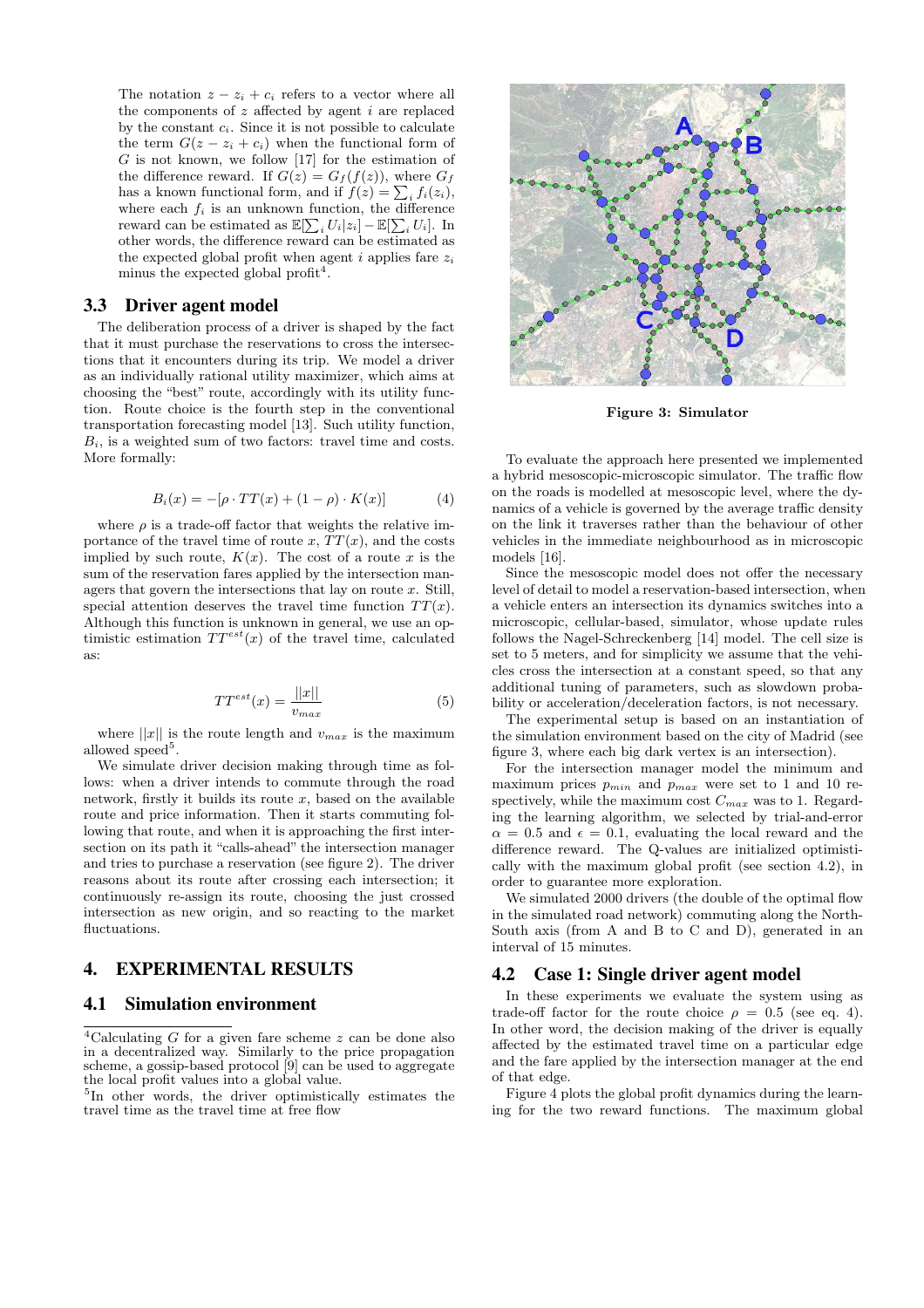

Figure 4: Global profit



Figure 5: Average travel time

profit, used as baseline, is the global profit that would have been obtained if all the intersection managers sold a reservation at the maximum allowed price to all the drivers (i.e., every driver transits through all the intersections). Using the difference reward, the intersection managers are able to jointly find a fare scheme that generates high profits, while with the local reward the global profit tends to decrease through time.

Nevertheless it is interesting to see the effect of this profit maximization on the social welfare. We reasonably assume that the lower the average travel time, the higher the social welfare, since every driver decides autonomously how much wealth to allocate on its trip. Figure 5 plots the average travel time of the set of 2000 drivers, using the two different reward functions. The lowest limit is represented by the average travel time at free flow, i.e., when there is no traffic. The highest limit is represented by the average travel time of the 2000 drivers if we remove the market mechanism. In this case the drivers always select the shortest path, generating congestions and, consequently, higher travel times. On the other hand, if the intersection managers try to maximize profit, they indirectly influence the driver decision making and so better allocate the road network resource, generating lower travel times through time. Furthermore, using difference reward the average travel time is lower with respect



Figure 6: Average covered distance

to using the local reward. This is another clue of the alignment between private profit maximization and social welfare maximization, since to higher global profit corresponds lower average travel time.

This fact is reflected also by the average distance covered by the drivers (see figure 6). Without the market, the covered distance corresponds with the shortest route between the North sources and the South destinations, reflecting the fact that the drivers are congested on the same route. On the other hand, when the agents must participate in the virtual market, the maximization of the global profit performed by the intersection managers make the drivers spread through the network, causing higher covered distances. Nevertheless, an increase of the average covered distance of about the 15% (figure 6) generates a decrease of the average travel time of about the 40% (figure 5).

### 4.3 Case 2: Different driver agent models

In these experiments we evaluate how the system reacts to two different models of driver. In the first model we set  $\rho = 0$  as trade-off factor for the route assignment. This means that the driver's decision making is affected only by the market information, i.e., it prefers routes that transit through "cheap" intersections, no matter the travel time. We call these agents "price-based drivers". Here we are interested in modelling drivers that prefers cheap intersections but still they are willing to pay money for not being stuck at an intersection waiting for receiving a reservation for free. The latter should be modelled as "time-based" drivers (see below) that do not request any reservation when approaching the intersection.

In the second model, 50% of the drivers has  $\rho = 0$ , and the other 50% has  $\rho = 1$  as trade-off factor. The latter type of driver only considers the travel time information, i.e., it prefers the shortest route, no matter the price applied by the intersection managers. We can call these agents "time-based drivers".

We remark that the case where all the drivers have  $\rho = 1$ as trade-off factor is not interesting to evaluate the marketbased scenario, since they are not affected at all by the market.

Figure 7 plots the global profit and the average travel time when the system is populated by "price-based drivers", using the difference reward and the local reward. The global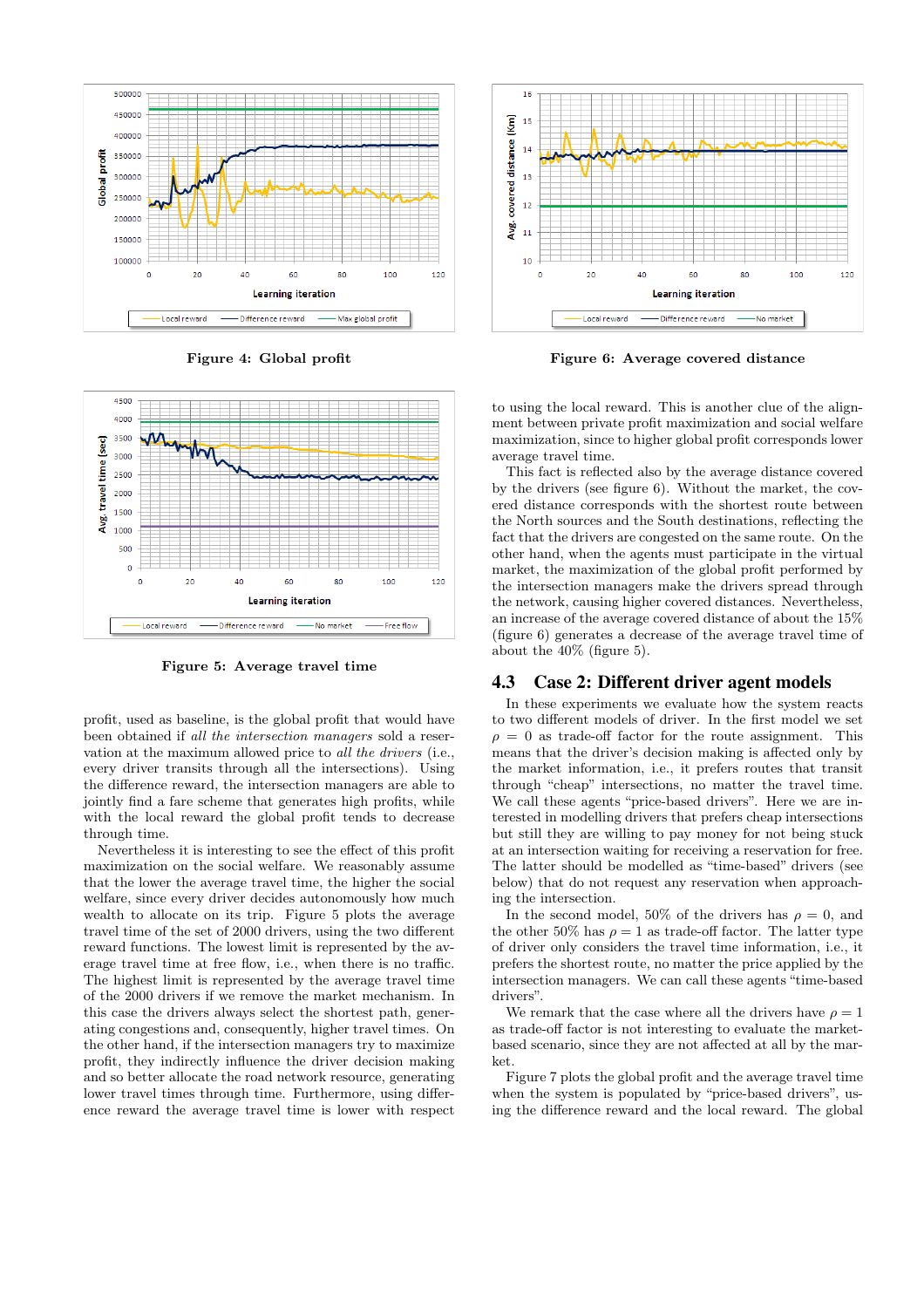

Figure 7: Global profit and avg. travel time with "price-based drivers"

profit reached by the intersection managers is approximately the same of that reached in the experiments of section 4.2. If the drivers are modelled with the same parameters, the maximization of the global profit is a single objective optimization, since all the drivers react in the same way to the market fluctuations, levered by the intersection managers. On the other hand, the average travel time is higher than that of the experiments of section 4.2.

Figure 8 plots the global profit and the average travel time when the system is populated for a half by "price-based drivers" and for a half by "time-based drivers", using the difference reward and the local reward. This the most realistic setting, since it is reasonable that a part of the population of drivers may own more money than time, so preferring shorter and more expensive routes (e.g. business drivers), while the other part of the population of drivers may have more time to spend than money (e.g. leisure drivers). The global profit reached by the intersection managers is slightly lower than that of previous experiments, due to the "noise" added by the "time-based drivers" that are not affected by the market. On the other hand, the average travel time is lower than that of the previous experiments. Furthermore, in all the experiments the difference reward performs better than the local reward, especially when the population of drivers is composed of "price-based" and "time-based" drivers.

# 5. CONCLUSION

In this paper we studied the application of market-inspired mechanisms for managing future urban road traffic infrastructures, where drivers can individually reserve the necessary space-time slots to safely cross intersections. We put forward an interaction protocol between drivers and intersection managers that aims at efficiently assigning reservations to drivers, based on a pricing model, while reducing the effect of strategic manipulation. At the same time, this protocol maintains the option for drivers to navigate through the road network for free, although with increased travel times – an important characteristic to foster the acceptance of the mechanism. We have put forward a learning model for intersection manager agents, so as to coordinate their pricing policies within a team of intersection managers. A model of individually rational driver behaviour within this context



Figure 8: Global profit and avg. travel time with "price-based" and "time-based" drivers

has been outlined based on the notion of route choice. Finally, we have analyzed the system performance with regard to different driver profiles. We showed that, in general, an increase in the global profit of the intersection manager team is aligned with reduced average travel times, and that coordinated policies of intersection managers (as part of the infrastructure) outperform significantly strategies based on the maximization of only local utility. This holds for different types of drivers populations. In summary, besides the "knowledge engineering" work of framing the problem and designing adequate "rules of the game" for a domain of potential social relevance, our contribution consists in an innovative combination, adaptation, and integration of economically inspired and computational learning techniques for a truly open class of multiagent system.

This paper is, of course, related to Dresner and Stone's work that we draw upon [7]. We have extended that work significantly along two lines: (i) we substituted the reservation protocol for time-space slots through a trading model; and (ii) we extended the approach from a single intersection setting to an urban road network with multiple intersections, giving rise to new problems of coordinating the intersections price-based time-space reservation policies.

Unlike traditional learning-based methods for traffic control that consider traffic flows, history-based controllers – just like this work – focus on single vehicles [1]. Vehicles earn credits when they wait at traffic light and pay when passing through intersections. Traffic signals base their decisions on the credits of the various vehicles stopped at the intersection. At the end of its trip, a vehicle communicates its commuting time. Still, collecting the commuting times of all the vehicles, to assess the efficiency of the control, seems quite unrealistic. Furthermore, this approach does not provide incentives to vehicles to refer their commuting time nor to report it truthfully.

Bazzan and Junges [3] study how to affect single vehicle decision making using congestion tolls. In that work, a control centre provides agents with a (noisy) estimation of the cost of choosing a certain route  $r$ . The agents periodically update the heuristic information related to the available routes on the basis of the utility received in the past episodes. As in this paper, the aim is to align the private utility with the global optimum, although in [3] this is done